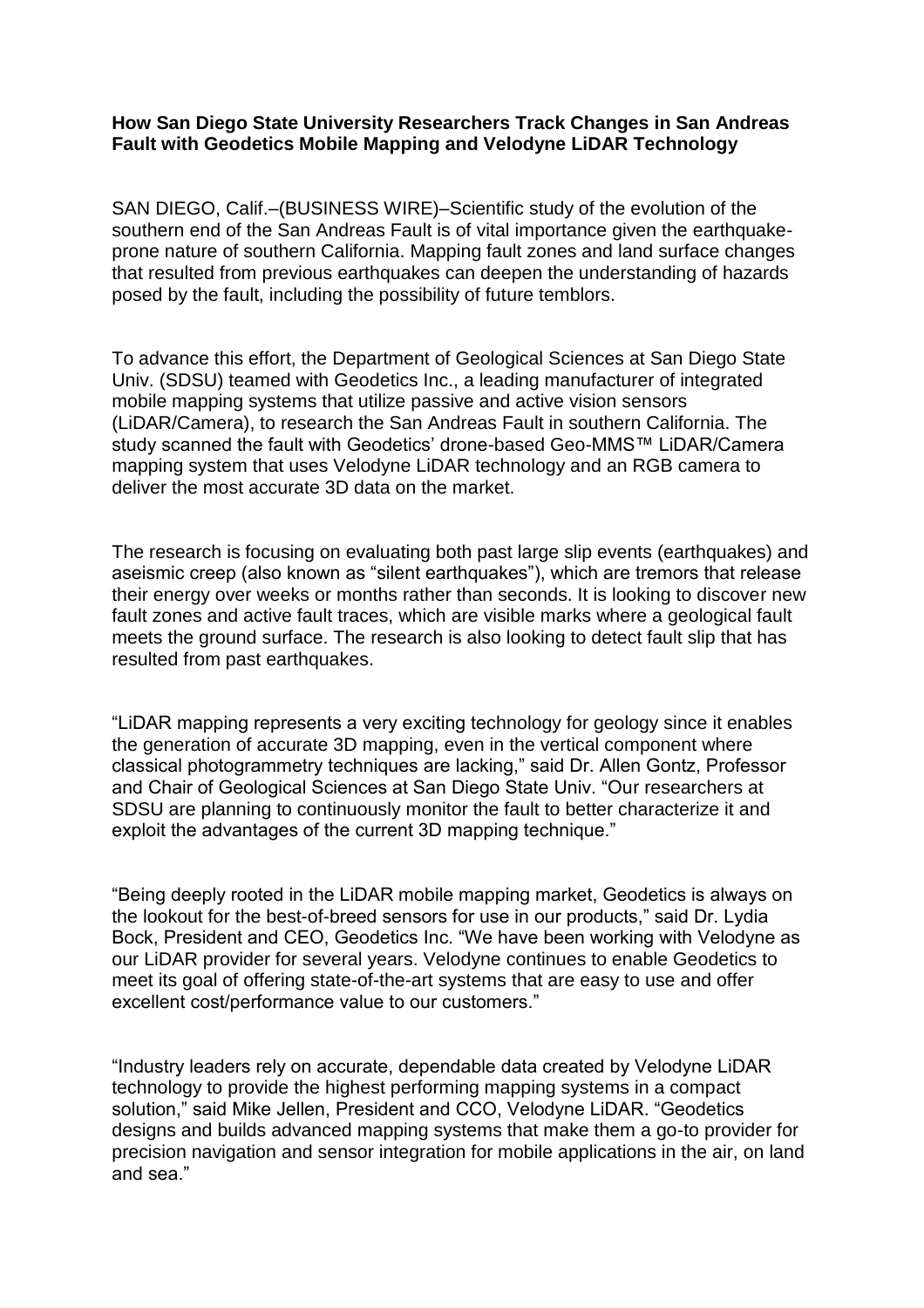### **San Andreas Fault Research**

In their study, SDSU researchers are developing a comparison between several techniques for evaluating past slip events and looking to establish precision and accuracy of the techniques relative to each other.

Previous work in this area has utilized traditional photogrammetry techniques using small drones to build digital terrain models of earthquake faults. The Structure from Motion (SfM) approach in photogrammetry to monitor topography changes has been a hot topic in geology for the past two years. However, SfM does not have inherent referencing scale – the scale at which symbols and labels appear on a map at their intended, true size. Other techniques involve LiDAR with the U.S. Geological Service using airborne LiDAR while other researchers have tapped ground-based LiDAR to map topographic expression of the fault and examine offsets, which are the distance the fault is out of line with the map.

The SDSU team used a Geodetics Geo-MMS system including the mapping payload and DJI Matrice M600 Pro drone for its San Andreas Fault mapping. The Geo-MMS payload was equipped with Geodetics' Point&Pixel™ technology (the Point (provided by the LiDAR) and Pixel (provided by the camera)) which enabled researchers to generate 3D models without the use of ground control points (GCP), which are marked points on the ground that have known geographic locations.

"Traditional techniques including topographic surveying tools require ground control points in the surveyed area, which are challenging in remote, high alpine environments and fault areas. LiDAR topographic surveying operating on unmanned aerial vehicles takes mapping to a new level because of its coverage scale and high resolution without the need of ground control points," said Dr. Bock.

## **Geodetics Expands Product Portfolio**

Geo-MMS, which currently uses several Velodyne LiDAR sensors including the Velodyne PUCK™ VLP-16 sensor, delivers accurate georeferenced LiDAR point clouds to customers in agriculture, construction, forestry, infrastructure, mining and urban planning. Since Geodetics develops all electrical, mechanical, algorithm design and software components used in its products, the company is in a unique position in the LiDAR drone mapping space to innovate quickly to deliver new stateof-the-art technologies.

Geodetics is deepening its relationship with Velodyne by expanding its Geo-MMS product offering with integration with the Velodyne's ULTRA Puck™ VLP-32C. The VLP-32C is a long-range LiDAR sensor that combines best-in-class performance with a small form factor. It is a high-resolution LiDAR sensor that is cost effective compared to similar performance sensors and retains innovative breakthroughs such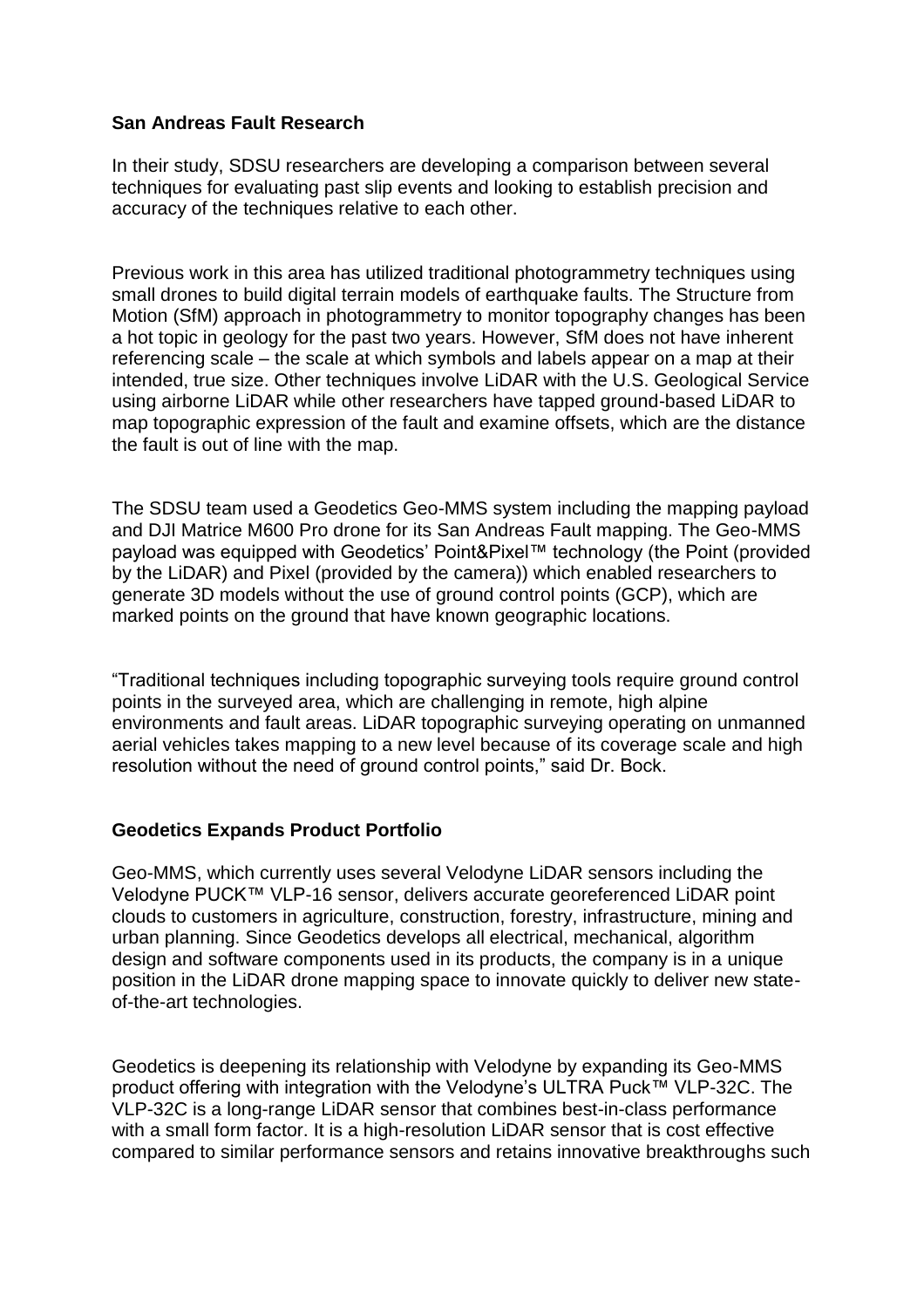as 360° surround view along with real-time 3D data that includes distance and calibrated reflectivity measurements along with rotational angles.

Geodetics is also introducing the innovative Point&Pixel™ capability to its Geo-MMS product offerings, advancing its strategy to provide industry professionals with costeffective, streamlined solutions to produce 3D georeferenced point clouds. Point&Pixel enables accurate colorization of the LiDAR point cloud using synchronously captured RGB images from a camera during the same flight as the LiDAR scanning collection. The industry-leading Geodetics approach allows users to create colorized point clouds and photomosaic quickly without requiring multiple overflights of an area or different scan patterns. Point&Pixel is expected to be available in the third quarter of 2018.

Additionally, Geodetics is introducing its new Geo-Photomap™ product for applications such as vertical mapping and corridor mapping. Geo-Photomap enables accurate automated 3D mapping using direct-georeferenced images (geo-tagged images) – images associated with a geographic location. With Geo-Photomap, highaccuracy positioning and external orientation angles are generated, eliminating the need for ground control points and reducing image overlap to as low as 30 percent resulting in significant cost savings.

"Our team of scientists and engineers enables Geodetics to be much more than a system integrator. We design and build the technologies in our LiDAR mapping systems and are poised to move the state-of-the-art in LiDAR mobile mapping for geological research and much more to the next level," said Dr. Bock.

#### **About Geodetics**

Geodetics, an advanced sensing and navigation company, was founded in 1999 by a team of passionate scientists and engineers that pride themselves on innovative products. Our Assured Positioning, Navigation and Timing (A-PNT) solutions are designed to address a wide range of requirements for Air, Sea and Land applications. These solutions have been deployed in mission critical applications including Aerial Refueling, Aerial Combat Training, Intelligence, Surveillance and Reconnaissance, UAV's, Aerostats and Dismounted Soldier tracking as well as applications for the commercial market. Geodetics products and technologies are designed and built in the U.S.A. When unique application requirements arise, our dedicated team of project managers, support engineers, scientists, algorithm developers, software, hardware and test engineers stand ready to work with our customers to precisely meet their application objectives.

#### **About Velodyne LiDAR**

Founded in 1983 and headquartered in Silicon Valley, Velodyne is a technology company known worldwide for its real-time 3D LiDAR computing and software platforms. Velodyne LiDAR Inc. emerged in 2005 as the unmatched market leader of